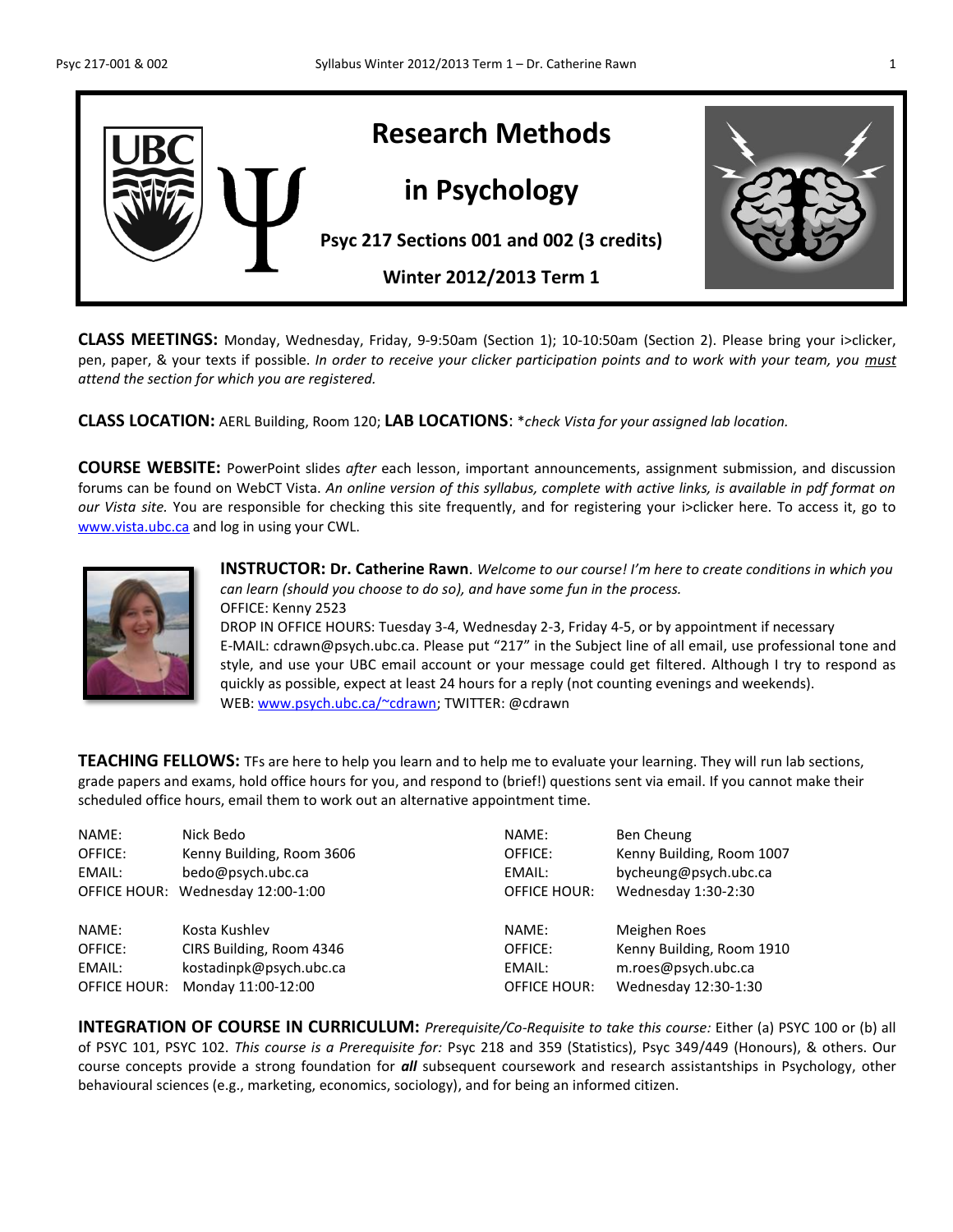**WITHDRAWAL DATES:** *Please note that a large portion of this course is devoted to group work. Your group depends on you! If you are considering withdrawing after the second week of classes please see me, your instructor, to discuss your options.* If you wish to withdraw from this course without any record of the course on your transcript, you must do so before September 18. The latest withdrawal date is October 12, which leaves a standing of "W" on your transcript.

# **COURSE DESCRIPTION**

Welcome to *Research Methods in Psychology.* **The purpose of this course is** to help you to understand, remember, and apply the methods and reasoning behind psychological information and research. **This is important because** this solid foundation will help you to become a critical and informed *consumer* of psychological research and *creator* of psychological research. **As a consumer of psychological research**, you will be equipped to read and understand research presented in future courses in psychology, and you will also be equipped to critically evaluate pop psychology and research you see reported in the media. **As a new creator of psychological research,** you will have the basic tools to investigate questions about human behaviour. These tools will serve you well in future studies, particularly in research assistantships, directed studies projects, Honours projects, and even graduate study.

Together, we will strive to reach these goals in a variety of ways. The topics covered in this course aim to cover the **basics of the scientific method, research design and execution, some basic data analysis, and communication of research results**. We will discuss what a psychologist does and why; how psychologists decide on a research plan, how to choose a method, how to evaluate information and data, and then how to draw conclusions regarding why we behave the way we do. We will practice critical thinking, and attempt to apply the material to everyday situations in which we encounter "data" so that when we encounter psychological information and issues, we can assess it from various directions and be well informed. **Learning Appraisals** have been carefully designed to encourage you to demonstrate critical thought, and to reflect the real collaborative nature of research.

Students who successfully meet the course requirements will be able to

- apply core concepts in the philosophy of science (e.g., falsifiability) to enhance critical thinking;  $\bullet$
- discuss and apply the basic methodological tools psychological scientists use to test hypotheses about behaviour;
- identify and evaluate the main ethical considerations of psychological research;
- locate an empirical journal article using the university's library online resources;
- read an empirical journal article, identify the main features of the study design, and summarize its conclusions;
- collaborate with others to design a study to test a psychological hypothesis;  $\bullet$
- execute a research study's methodology as a researcher, and evaluate that methodology in writing;
- describe the rationale underlying basic statistical analyses including correlation and the t-test;  $\bullet$
- present research in poster form and a written American Psychological Association (APA) style report;
- discuss research methods, results, and implications;  $\bullet$
- use APA referencing and citation style for written work;
- demonstrate competence in various employable skills, including public speaking, formal and informal writing, group  $\bullet$ collaboration, peer evaluation, as well as creation and synthesis of multiple ideas.

You might be thinking: *That is quite a long list of course objectives!* Indeed, this course is all about actively experiencing research as you engage in learning about it. Many students find it challenging both in content and in the amount of work involved. Be prepared to put in the effort to achieve success. But don't despair: We're here to support you and have some fun along the way!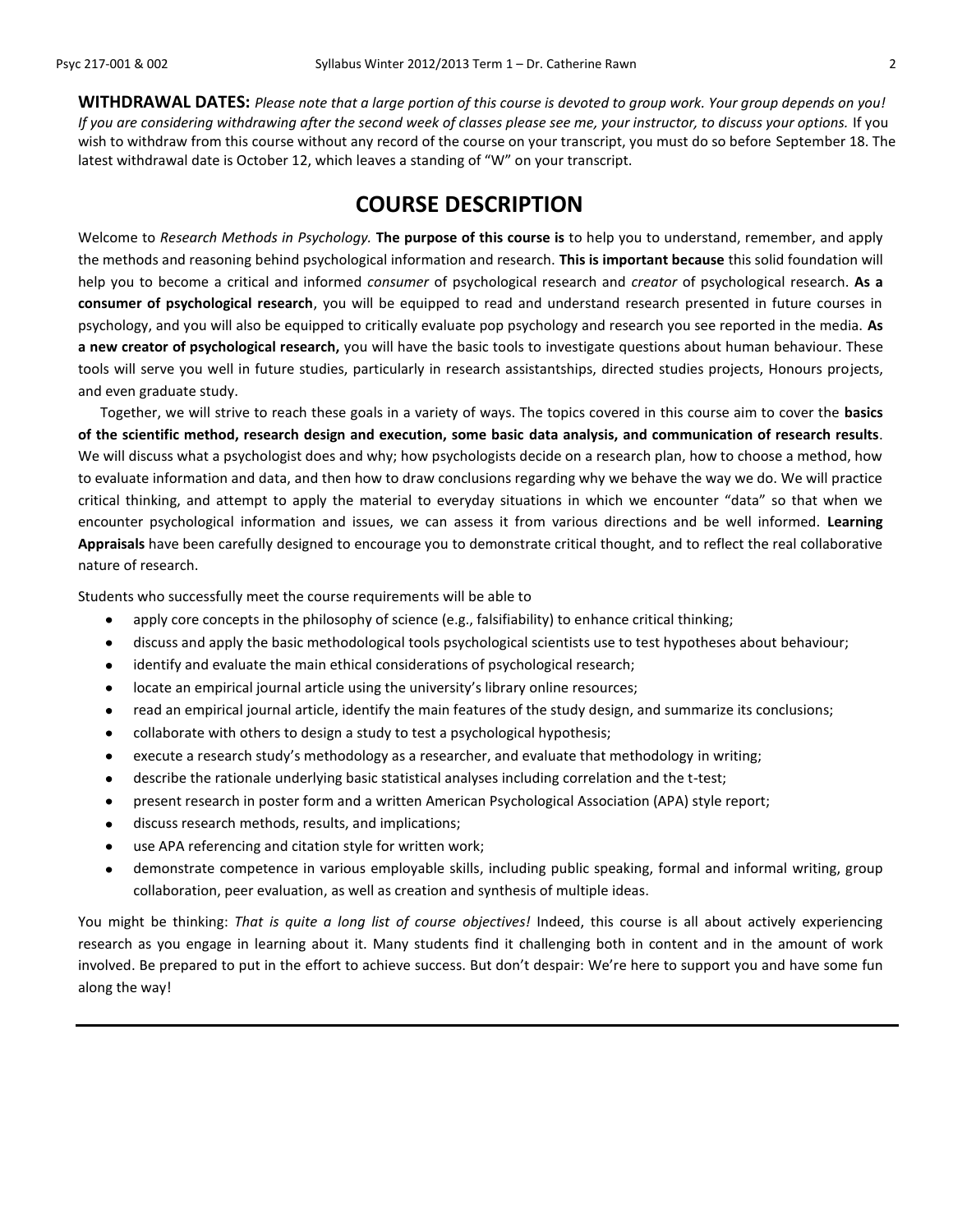# **REQUIRED MATERIALS**

- **1. Cozby, P. C., & Rawn, C. D. (2012).** *Methods in Behavioural Research* **(Canadian Ed.). Toronto, ON: McGraw-Hill Ryerson.**
	- This is a nuts-and-bolts style guide to research methods that focuses on the details of how to conduct research. Available new from the bookstore. (*I strongly advise against earlier editions; there are substantial changes.*)
	- Yes, your instructor is the second author. Please note I am donating all royalties from UBC sales to scholarships.
- **2. Stanovich, K. E. (2009).** *How to Think Straight about Psychology* **(9th ed.). Boston, MA: Pearson.**
	- $\bullet$  This guide to research methods provides a nice complement to the details of the Cozby & Rawn text. It is written from a bigger picture perspective. Available new and used from the bookstore. (*8 th edition also ok.*)
	- **3. Cuttler, C. (2010). Research Methods in Psychology. Dubuque, IA: Kendall Hunt.**
	- This is the lab guide that will help you and your teammates create a successful research project.
- **4. i>clicker Student Response System (shown left), available new and used from the bookstore.**
	- $\bullet$  Please bring this to help you participate in every class. Some are available for term-loan from Dr. Rawn.

*Financial Hardship*: If you are experiencing serious financial hardship and are unable to purchase some or all of the required materials, please see me, your instructor, as soon as possible. There are (limited) opportunities available for loans.

# **LEARNING APPRAISALS (OVERVIEW)**

The distribution of assessments in this course is as follows: 50% for exams, 41% for written and verbal communication related to the research process, and 9% for active participation in the research & learning process. The more you participate, the more you will get out of this course. Questions and constructive feedback are always welcome.

| <b>Learning Appraisal</b>             | <b>Points</b> | Due Date(s)                                         |
|---------------------------------------|---------------|-----------------------------------------------------|
| Participation                         | 4%            | (i>clicker continuous, peer evaluation due Oct 15)  |
| Research Experience Component (REC)   | 5%            | All components must be completed by November 30.    |
| Mini Communicating Psychology         | 6%            | Recommended: October 1                              |
| Assignment                            |               | Final deadline: scheduled start time for final exam |
| Midterm Exams (2 x 10%)               | 20%           | Wednesday September 26 and Monday November 5        |
| <b>Collaborative Research Project</b> | 35%           |                                                     |
| Group Oral Presentation (5%)          |               | Friday October 12 (Lab 2)                           |
| Group Poster Presentation (10%)       |               | Friday November 30, 5-6:30pm, East Atrium, LSI      |
| Individual APA-style Report (20%)     |               | Monday November 26, start of class                  |
| Final exam                            | 30%           | Date set by registrar (Exam period: Dec 5-19)       |
| <b>Total</b>                          | 100%          |                                                     |

You'll notice that a variety of activities are used to measure your mastery of course material. There are multiple reasons for this approach to assessment (as opposed to just 2 exams). Here are some key reasons why I use this approach:

- The various modes of assessment require you to think differently about issues as you comprehend them, discuss them, and  $\bullet$ apply them. Based on research in learning and memory, this multifaceted approach will help to maximize retention and thorough understanding.
- There are differences in peoples' comfort level with different types of assessments. By including a variety, most people will likely find a chance to show their strengths as well as work on skills they find challenging.
- Everyone will practice a variety of skills that will benefit them in future classes, in the workplace, and in their personal lives. These include: professional writing, public speaking, collaboration with others, and synthesis of a range of material (e.g., while studying for exams, working on the group project).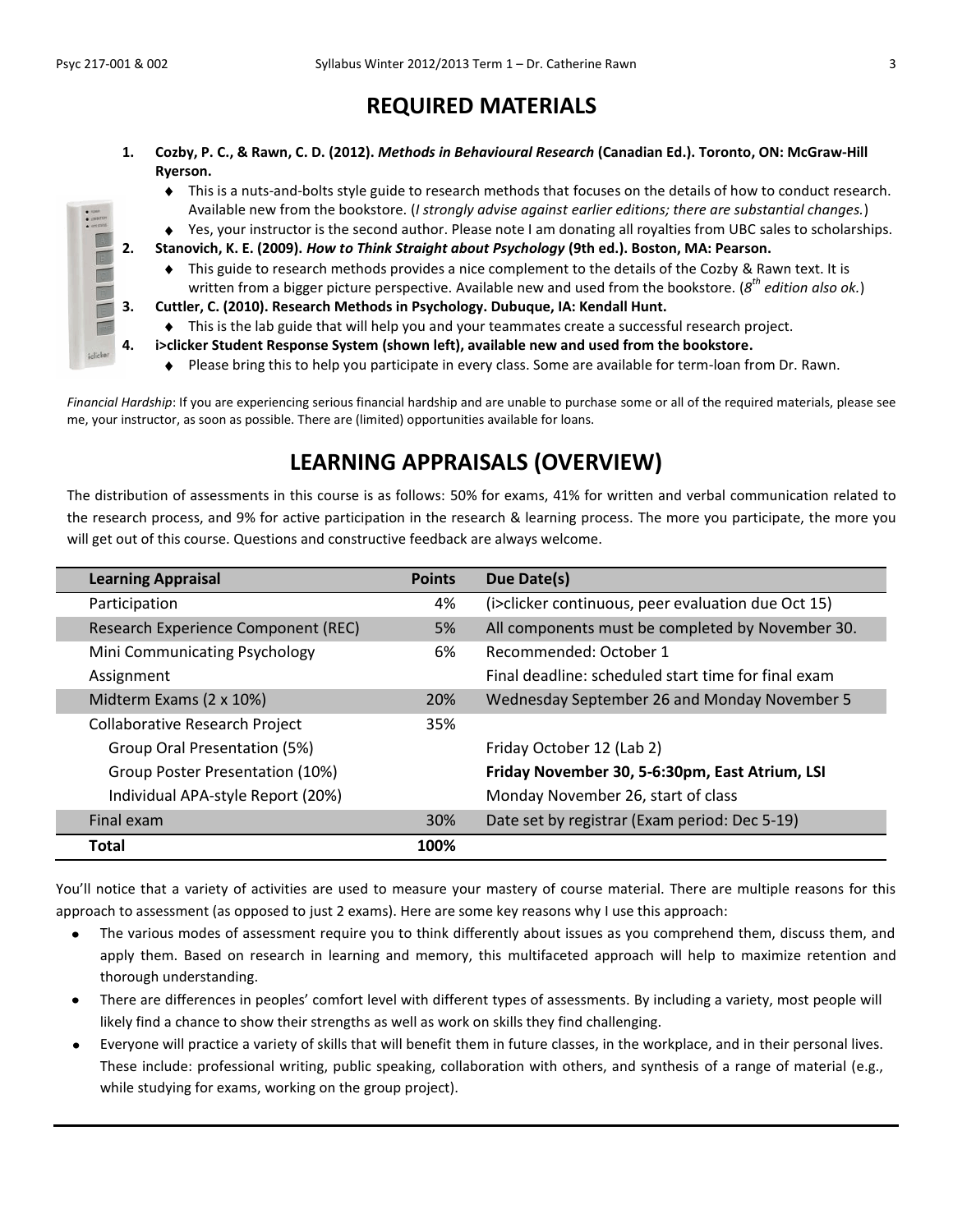# **LEARNING APPRAISALS (DETAILS)**

#### **Lab-Based Group Collaborative Research Project – 35% Total**

The purpose of the Collaborative Research Project (CRP) is to give you an opportunity to work in small groups to generate and test a hypothesis about human behaviour that you are interested in*,* and to report those results in professional written form. This project has been designed to incorporate as many elements as possible of the process in which psychological scientists engage to gain insight into human behaviour. **As we cover topics such as hypothesis generation, research design, and basic analysis, you will immediately apply your knowledge to your CRP during Lab Meetings led by one of our Teaching Fellows.** You will receive guidance at each stage. Lab Meetings will take place during the class period on **September 30, October 14, October 28, November 9, and November 18**. *Attendance at all Lab Meetings and the Poster Session (November 25, 7-9pm) is expected. However, the first three lab meetings involve crucial group work and are therefore mandatory. You will lose 20% of your lab grade (i.e., 7% of your course grade) for each of these meetings that you miss (e.g., if you miss 2 out of 2 of those first meetings you will lose 40% of your lab grade).*

The vast majority of research conducted in psychology these days is collaborative (R. Kliegl, APS Observer June/July 2008, pp. 29-31). Reflecting this trend, you will work closely in groups of 5-6 on this project. **Group work can be challenging.** In order to help you achieve excellence in your CRPs, each group will have a **private discussion thread on Vista** to collaborate with each other throughout the term. I *require* you to use this as your primary mode for collaboration, because it serves to document the process of creating research and has been helpful in the past to solve group disputes. Finally, I encourage you to **work together in the spirit of collaboration**. You will also have the opportunity to provide **feedback to your teammates** about their performance. We will discuss this further in class. If need be, you are always welcome to **seek us out for help** with your group dynamics.

### *Lab Structure*

**LAB MEETING 1 – RESEARCH DESIGN (FRIDAY SEPTEMBER 28**): In the first meeting you will meet with your group in your lab breakout room to brainstorm a research question and design a brief, simple, minimal risk experiment to address the question (note: the experiment must not require more than 5 minutes of each participant's time). Our Teaching Fellow will be present to assist and guide you. Since you will only have 50 minutes to come up with a research question and design you should come to this meeting prepared with some ideas. Discussion boards will be set up on Vista for each group a week prior to this lab so that you can toss around ideas with your group prior to this meeting. *See Cuttler's guide, Chapter 1, for further guidance and tips, and Appendix 1 for ideas.*

LAB MEETING 2 - PROPOSAL PRESENTATION (FRIDAY OCTOBER 12): In the second meeting your group will give a 5 minute presentation of your proposed research question and design. During this presentation you should: i) state your research question, ii) sell your idea (i.e., provide information on why this question is interesting and/or important), iii) clearly describe the independent variable and how it will be manipulated, iv) describe the dependent variable and how it will be measured, v) discuss any controls you plan to implement, iv) state your hypotheses. Each presentation will be followed by a 5 minute discussion period where your classmates and teaching fellow will ask questions and provide suggestions for improvement. THE PRESENTATION IS WORTH 5% OF YOUR GRADE. All group members will receive the same mark based on the quality of your presentation within the strict 5 minute time limit. *See Cuttler's guide, Chapter 2, for further guidance and tips.*

**LAB MEETING 3 – DATA COLLECTION (FRIDAY OCTOBER 26**): In the third lab meeting you will collect data for your experiment using your classmates as participants. Your group must arrive to this meeting with all of the materials needed to conduct your experiment. During this meeting you and your group members will be expected to take turns collecting data for your experiment and serving as participants in other groups' experiments. This meeting should be considered a rare one-time opportunity to collect data. *There will be no other time your group will be able to collect data for your experiment. Collecting data outside this lab meeting time and/or*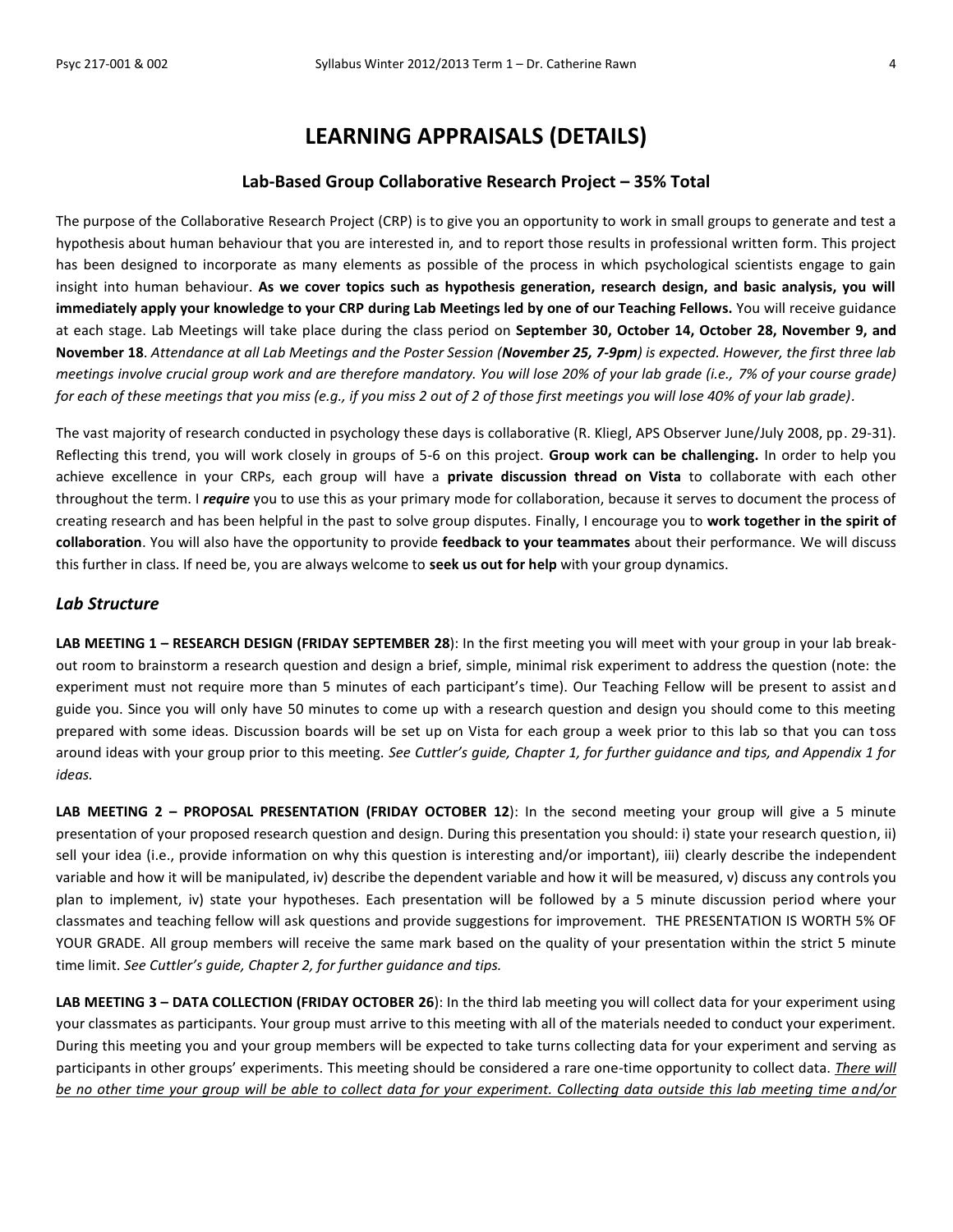*with individuals other than your 217 classmates and teaching fellows is STRICTLY FORBIDDEN and will result in a major deduction from your lab component grade. See Cuttler's guide, Chapter 3, for further guidance and tips.*

**LAB MEETING 4 – DATA SUMMARY (FRIDAY NOVEMBER 9**): During the fourth lab meeting your teaching fellow will teach you how to meaningfully summarize data as well as how to use Microsoft Excel to calculate descriptive statistics and create graphs. You should come to this meeting prepared with a plan for summarizing your data that you can discuss with your teaching fellow. *See Cuttler's guide, Chapter 4, for further guidance and tips, and Appendix 2 for examples.*

**LAB MEETING 5 – WRITING AN APA STYLE RESEARCH REPORT (FRIDAY NOVEMBER 16**): During the final lab meeting your teaching fellow will teach you how to write an APA style research report (i.e., the various components of an APA report and style guidelines). You should come prepared with a rough draft of your paper as well as specific questions and problems you are having with its preparation. *See Cuttler's guide, Chapter 5, for further guidance and tips.*

### *Communicating your Results*

After conducting research and generating conclusions, psychological scientists (like all scholars) need to communicate their methods and findings to the scientific community. For your research projects, we consider our class to be a scientific community (e.g., when you receive peer feedback on your ideas in Lab 2), but also we consider all sections of Psyc 217 as our common scientific community. You will be asked to communicate your research findings in written form (Individual APA Style Report), and in poster format (one per group) to be presented at the *Psychology 217 Research Methods Poster Session*.

**POSTER SESSION (10%): NOVEMBER 30, 5-6:30PM, EAST ATRIUM OF UBC LIFE SCIENCES INSTITUTE** Six hundred students, a dozen Teaching Fellows, and four Instructors from across all seven sections of Psychology 217 will come together to share and learn about each other's research projects. You will be asked to prepare, as a group, a poster that summarizes your research project's hypothesis, method, results, and conclusions. This kind of presentation is common at professional scientific conferences; all of us on the teaching team have presented our research at this kind of poster session. During the poster session, you will be asked to evaluate approximately five of your peers' posters (from a different section). Your own poster will be evaluated by five peers (the average of these five ratings will equal 5% of your grade), as well as a Teaching Fellow (whose rating will comprise the other 5%). More details about how to prepare for the poster and presentation, as well as how to evaluate others' posters will be provided later in the term. NOTE: TO ACCOMMODATE ALL SECTIONS, THE POSTER SESSION IS IN THE EVENING ON FRIDAY NOVEMBER 30. IT IS A MANDATORY COURSE EVENT; MARK YOUR CALENDAR NOW.

**INDIVIDUAL RESEARCH REPORT (20%): FORMAT, SUBMISSION (MONDAY NOVEMBER 26) AND GRADING** The most important step in the research communication process for researchers is to clearly document their research as well as the contribution it makes to understanding human behaviour in a written manuscript. These written manuscripts are then reviewed by their peers, and (hopefully!) published in a journal. The individual report is designed to give you experiences with a part of this process.

Reports are to be prepared independently; each group member must prepare his/her own report separately from the other group members. Evidence of collaboration or team work in preparing the reports will results in major deductions from your lab component grade and in severe cases may result in a grade of zero on the lab component.

*Format:* Your report must be written using APA style and must include the following sections: Abstract, Introduction, Method, Results (including at least one graph or table), Discussion and References (at least 2). See Appendix A of your Cozby text, the Publication Manual of the American Psychological Association (6<sup>th</sup> ed.), and Cuttler's guide, Chapter 5, for guidance in writing APA style reports.

Reports must be between 5 and 7 double spaced pages (approximately 1500-1700 words). This page limit does NOT include a cover page, references, graphs, tables or appendices. You must use 12 pt Arial font and margins must be set to 1" all around. Your paper should contain at least 2 references to related empirical journal articles.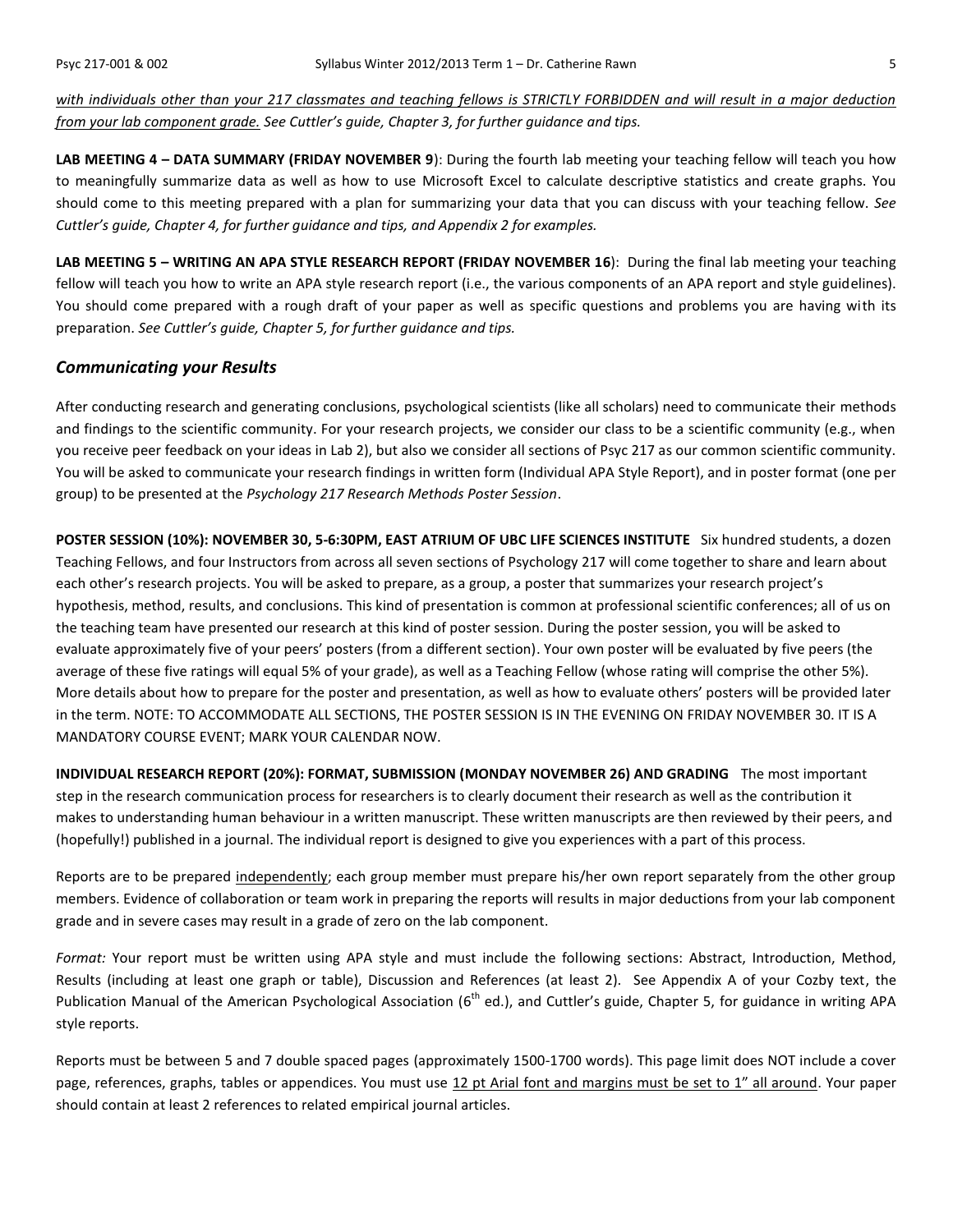*Submission:* Reports are due on November 26. They must be submitted online to TurnItIn (using our class Vista site) AND an identical hard copy must be submitted to your instructor or teaching fellow. If you fail to do either (submit it in person or to TurnItIn) on or before November 26, your report will be considered late. You will lose 10% for each day the report is late. **To submit your paper on TurnItIn you will need to go to [turnitin.com,](http://www.turnitin.com/) create an account if you do not yet have one, enter our course ID (5455879) and password (research), and submit your paper.**

*Grading:* The lab report is worth 20% of your grade. You will be graded on the following: Abstract and Introduction (4%), Method and Experimental Design (4%), Results and Figures (4%), Discussion (4%), APA format and Writing style (4%).

### **Final Examination – 30%**

The final exam will be scheduled by the registrar, but will occur at some point between December 5 and 19 (including Saturdays). You must be available to write your final exam at any scheduled time so do not book any trips for these dates. If you have 3 or more exams scheduled to start and finish within a 24 hour period you may request to write the second exam on a different day. However, you must give the instructor of the second exam one month notice.

The final will consist of a mix of multiple-choice, true/false, fill-in-the-blanks, and written answer questions. **Although the material covered after the second midterm will be featured prominently, this is a cumulative exam.** Research shows greater long term retention with multiple testing—not studying—opportunities (Roediger & Karpicke, 2006). Because this material is important for success in future courses, a cumulative final is most appropriate. More details will be provided on the last day of class.

#### **Midterm Examinations – 2 x 10%**

There will be two in-class midterm exams: Wednesday September 26 (covering readings and classes from the beginning of the term) and Monday November 5 (covering readings and classes since the first midterm). Questions may include a mix of multiple choice, true/false, fill-in-the-blanks, and written answer questions with about half a page of writing for each. Tests will require thorough understanding of course material, including the ability to apply and integrate concepts. Each exam will be out of 40-50 points.

### **Communicating Psychological Research Assignment – 6%**

This brief assignment provides you the opportunity to find an empirical journal article using the university's system, identify the major features of the study design, and communicate the most important findings from the study in a compelling way. These skills provide the foundation of communicating about psychological research, and are relevant wherever you take your psychology degree. Your assignment should be no longer than 2 pages, and answer only the questions provided in the handout on Vista. To accommodate your schedule, this assignment is due by the scheduled start time of the final exam. The scheduled start time of the final exam is the absolutely final due date for handing in your Communicating Psychological Research Assignment. No exceptions will be made. That said, I recommend you complete it by October 1.

### **Research Experience Component (REC) – 5%**

As part of this course, you will be asked to spend **four hours participating in psychology studies** through the Department of Psychology's Human Subject Pool (HSP) system. You can locate and sign up for studies by going to [https://hsp.psych.ubc.ca.](https://hsp.psych.ubc.ca/) If you don't already have a user account you will first need to request an HSP (human subject pool) user account on that webpage. Once you have an account and have logged into it, you will be able to browse through all of the studies in which you can participate, sign up for studies and confirm your accumulated credits. The subject pool typically closes the last week of class so I strongly urge you to participate and confirm your accumulated credits *before* the last week of class. Further instruction on how to use the HSP online system can be found at<http://www.psych.ubc.ca/resguide.psy> in the document entitled "Subject Pool Information for Participants."

Because introducing you to psychological research is an important part of this course, the **REC is required**. However, as **an alternative to participation in subject pool studies you may choose to fulfill the REC by completing four library writing projects**,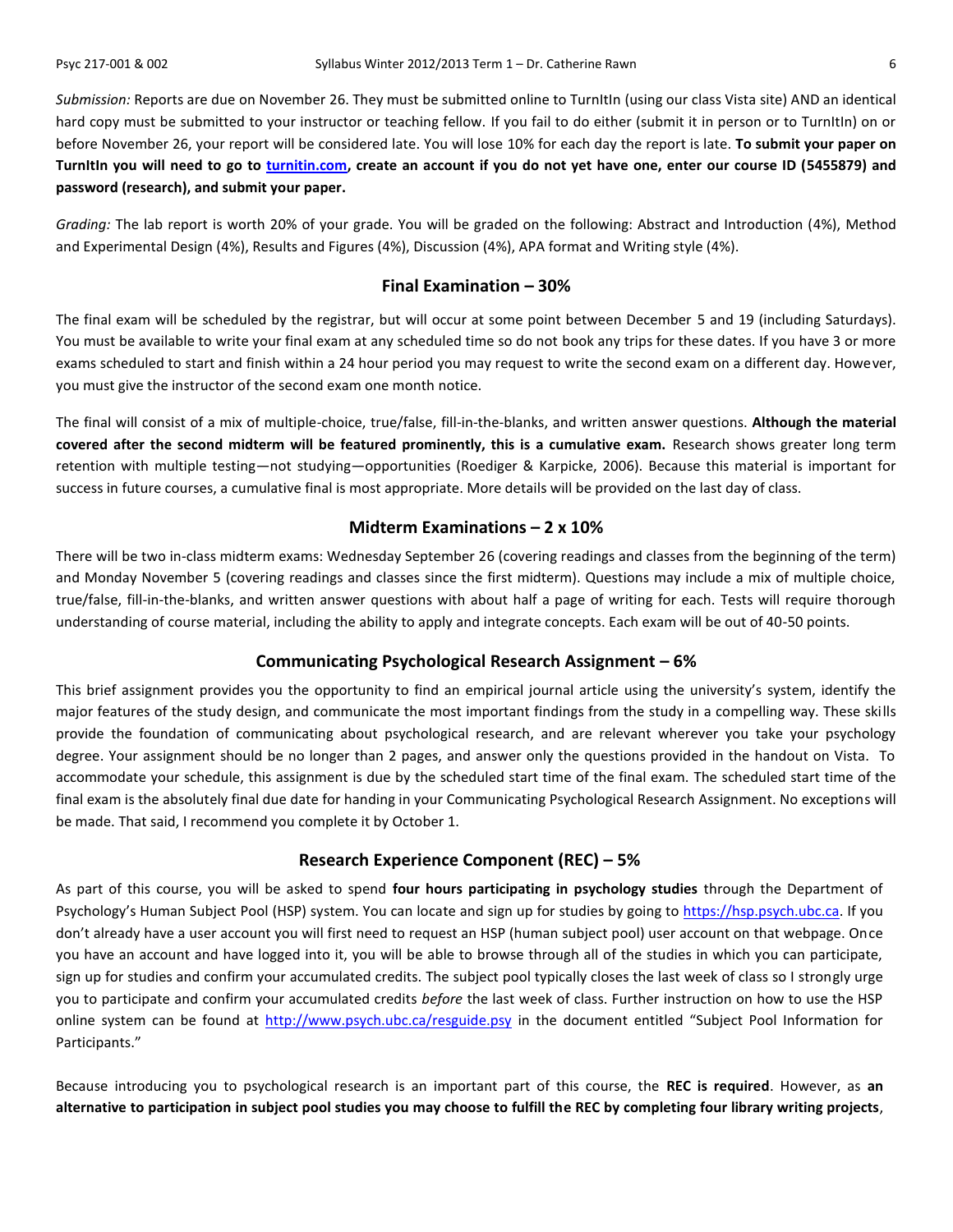for which you read and summarize a research article; each article summary counts as one hour of research participation. You must select a research article (not a letter to the editor, commentary, or review paper) published since the year 2000 in the journal Psychological Science. Each summary should be about 500 words and should include the purpose, method and results of the study. *NOTE: THE ARTICLE YOU CHOOSE FOR THE COMMUNICATING PSYCHOLOGY ASSIGNMENT CANNOT COUNT TOWARD THIS CREDIT. WE WILL BE CROSS-CHECKING THE ARTICLES.* If you choose the library option, you must (a) create an account on the online HSP system, (b) include your name, email, student number, course, section, instructor on each summary and (c) submit hard copies of your completed article summaries, together with copies of the summarized articles, to Dr. Toni Schmader at least 10 days before the end of classes.

**The REC is worth 5% of your course grade: 1 hour of participation or 1 article summary = 1% x 4, plus 1% for completing the online Tri-Council Policy Statement (TCPS) tutorial (details given in Lab 1).** The REC is designed to help you learn more about psychology and how research is conducted and to provide you with first-hand experience with psychological research. This may make understanding research easier and may help you decide whether research is a reasonable career option for you. Indeed, by providing you with a window into the diverse types of research conducted in the psychology department you may find that you are interested in becoming more involved with one of the labs you visit.

### **Participation – 4%**

This course is designed to be experiential – involving group discussion, interactive activities including i>clicker questions, and class projects. Thus, the success of the class for everyone, including your own comprehension of the material, depends upon your active participation. **Class attendance is expected.** If you are absent from class, it is *your* responsibility to find out what was covered, whether any announcements were made, etc. Because of the size of our class, it is challenging to measure individual participation on an ongoing basis. Therefore, your class contribution will be graded on (1) your responses to i>clicker questions in class, and (2) your participation in peer evaluation of your teammates.

**3% FROM I>CLICKER QUESTIONS**: If you answer at least 75% of the i>clicker questions during a class period, for at least 75% of the classes during the whole term, you'll earn up to 3%.

**1% FROM COMPLETING PEER EVALUATION:** Constructive feedback is part of any successful team interaction. You have the opportunity to evaluate and offer constructive feedback to your research project teammates – and to receive the same from them. By taking a few minutes to complete the peer- and self-evaluations you will earn 1% toward your own course grade, while promoting effective teamwork. Evaluations will be conducted after Lab 2 (by Monday October 15) for *formative* purposes. That is, it's a chance for you to indicate what your teammates should keep doing well and what they need to work on. Occasionally, peer evaluations indicate a serious problem with a team member. *If such an issue arises, your team will be asked to meet with Dr. Rawn. If evidence indicates a team member is not contributing to the project, that person may not have access to the data from Lab 3, and that person's final report will consequently suffer.*

The software program we will use to conduct these evaluations is called iPeer, and has been used extensively at UBC, particularly in Commerce and Applied Science.

- (1) Log in to: [http://ipeer.elearning.ubc.ca](http://ipeer.elearning.ubc.ca/) using your CWL.
- (2) Select our course (Psyc 217 Section 001 *or* Section 002, depending on your enrollment).
- (3) Complete the peer evaluation for each of your teammates and yourself. There are 10 scale items and 3 open-ended responses.

Be honest and constructive in your evaluations. Keep in mind that your teammates will receive the feedback, but will not know which teammate said what.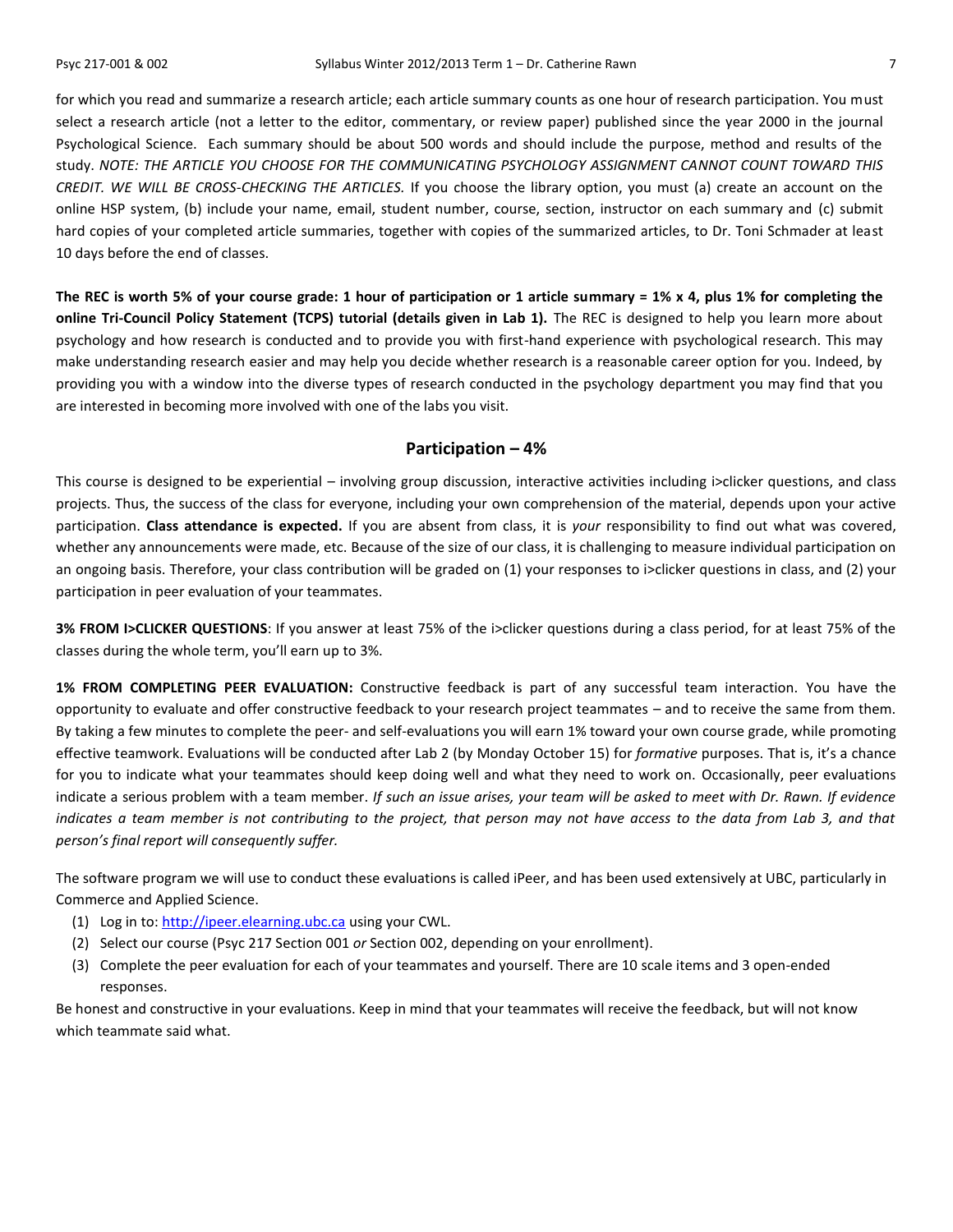# **How to Submit Written Assignments**

1. Submit a **hard copy** at the start of the class period in which it is due, and

2. submit an **electronic copy** on TurnItIn by 11:59pm on the due date. Go to [turnitin.com,](http://turnitin.com/) create an account, enter our course ID (5455879) and password (research), and upload the same assignment, but *without identifying information on it*.

**The hard copy is considered the master copy and is what will be graded; the electronic copy must match it.** The purpose of the online copy is so that we can use TurnItIn to cross-check your paper with an enormous database of websites, past submissions, and published works. To learn more about TurnItIn and UBC's policies about it, see <http://www.vpacademic.ubc.ca/integrity/turnitin/index.htm>.

### **Learning Tools to Investigate!**



**We encourage you to take responsibility for your learning and check out what these resources might have to offer you.**

**TIME MANAGEMENT** Tools for managing all your courses: [http://www.arc.sbc.edu/timeschedule.html,](http://www.arc.sbc.edu/timeschedule.html) [http://learningcommons.ubc.ca/get-started/study](http://learningcommons.ubc.ca/get-started/study-toolkits/time-management-toolkit/)[toolkits/time-management-toolkit/,](http://learningcommons.ubc.ca/get-started/study-toolkits/time-management-toolkit/) and for planning papers: [http://assignmentcalculator.library.ubc.ca.](http://assignmentcalculator.library.ubc.ca/)

**LEARNING COMMONS** is UBC's online hub for study and research support. This interactive website provides you with a wealth of academic resources, from tutoring and workshops to study groups and online technology tools. It also offers plenty of information on a variety of academic topics, and links to nearly all of the academic resources offered at UBC. Make the Learning Commons your first stop for all things academic! [http://learningcommons.ubc.ca](http://learningcommons.ubc.ca/)

**WRITING SKILLS** The UBC Writing Centre [\(www.writingcentre.ubc.ca\)](http://www.writingcentre.ubc.ca/) also has tutoring services, including an Online [Writer's Workshop](http://www.writingcentre.ubc.ca/workshop/index.html). Also, Purdue University offers an amazing collection of information about writing, including using APA style, at their Online Writing Lab (OWL), available at [http://owl.english.purdue.edu/owl.](http://owl.english.purdue.edu/owl/)

PHYSICAL OR LEARNING DISABILITIES Our teaching team and UBC generally is committed to equal opportunity in education for all students, including those with documented physical disabilities or learning disabilities. If you have a disability that affects your learning in the classroom or your performance on tests or exams, please **contact Access & Diversity** in Brock Hall 1203, 1874 East Mall, Contact: 604.822.5844, [www.students.ubc.ca/access.](http://www.students.ubc.ca/access)

# **A Note about Reading**



Reading the text outside of class is essential for success in this course. This class will involve some lectures along with demonstrations, exercises, and discussions. However, in **class lessons cannot cover all the material in the textbooks**; rather, the **goal of lessons** is to (1) highlight the more significant aspects of the readings, (2) discuss topics not wellcovered by the readings in more detail, (3) pull together broad themes to make better sense of the readings, and (4) **engage you in discussions, demonstrations, and interactive events designed to help make key material meaningful and memorable.** Not all the material presented in the readings will be discussed in class, and vice versa. Thus, both a careful reading of text chapters and consistent class attendance are strongly recommended. **My strong suggestion is to read each chapter before we discuss it in class** so that you know what questions you want to ask and are able to participate.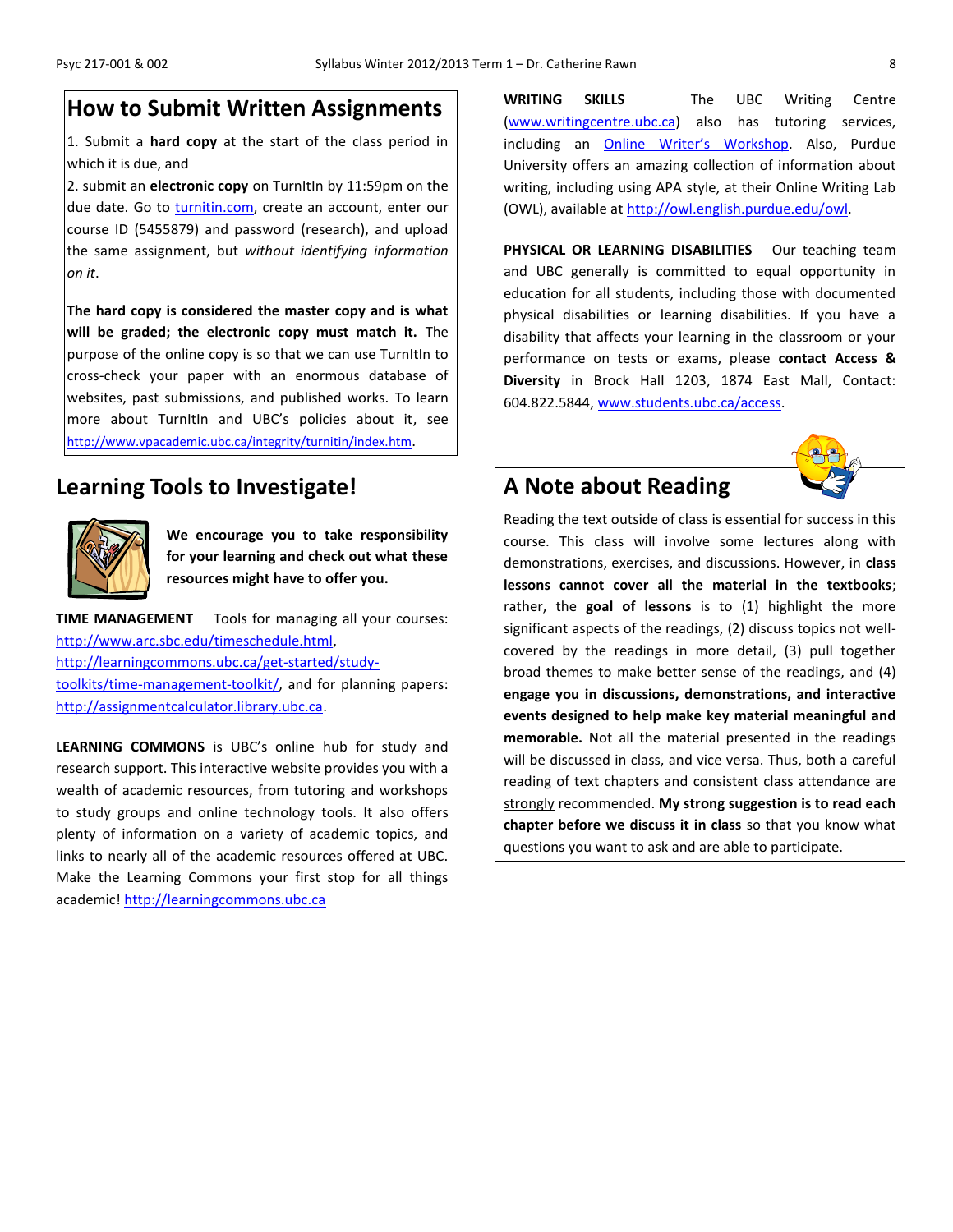# **What We Expect from You**

**PARTICIPATION** This course is designed to be experiential, involving pair and small group discussions, large group discussions, class activities and writing, i>clicker questions, and regular feedback. Although some class time will be devoted to a traditional lecture format, the success of the class depends upon your active participation.

**ATTENDANCE** Please come to every class, prepared to participate. Bring your i>clicker (and two spare AAA batteries), a pen and paper (in addition to a laptop, if you choose to bring one), and an open mind. *If you miss class* you are responsible for obtaining missed notes and announcements. You will not be able to regain participation points for missed classes.

**RESPECTFUL CONDUCT** You are expected to treat all your classmates, your group-mates, your instructor, your TA, and yourself with respect at all times, both in and out of the classroom, face-to-face and in writing (e.g., on email). This includes arriving to class on time and minimizing distractions for other students.

**ETHICAL CONDUCT** You are responsible for your own learning. Cheating of any kind will **not** be tolerated, including dishonest use of the i>clicker (e.g., entering responses for an absent classmate). See the section in this syllabus on ethical conduct for more information about plagiarism and exams.

**ON TIME ASSIGNMENTS** Late research papers will be accepted up to 7 days late, but 10% per day will be deducted *if either the hard copy or the electronic copy is late*. No assignments will be accepted after 7 days (including weekends). Plan ahead to avoid penalties. (Because of the flexible deadline for the Communication Assignment, none will be accepted after the start time of the final exam.) **RESEARCH PAPER RE-GRADE POLICY:** If you feel very strongly that your paper was graded unfairly, you may choose to have your paper re-graded by the instructor. To qualify, you must email your TF within 1 week of the day paper grades are posted online (or papers are handed back, whichever is first). Re-grading may result in an increase or decrease, and that re-grade is final.

**PRESENCE AT EXAMS & TESTS** If you must miss an exam due to an extenuating circumstance like *severe* illness, you or your caregiver must (1) contact me at least 1 hour before the exam start time (or as soon as possible afterward), and then (2) provide a doctor's note or other documentation within one week of notifying me. If both conditions are met, you

may schedule with our TA to write a comparable make-up exam. If **either** condition is not met, you will receive a zero.

**FEEDBACK & COMPREHENSION CHECKS** You will be consulted regularly for feedback about your learning, what elements of the course are working well for you, and what could be improved. For example, at the end of each class, you will have the opportunity to summarize your learning and ask a question you're curious or confused about. I will take up some of these Comprehension Check questions at the start of the next class. These Comprehension Checks are optional and can be anonymous if you prefer.



We invite you to share your thoughts and suggestions with us, particularly about things we are able to change, and to be open to **working together to make this course a positive experience for all of us.**

# **What You Can Expect from Us**

**AVAILABLE** We are here to help you and your classmates choose to succeed. Visiting us in person is typically more effective than email for clearing up questions. If our office hours absolutely cannot work for you, respectfully email us a few time and day options to make an appointment.

**ONLINE SLIDES** PowerPoint slides and handouts will be available *after* class on our WebCT Vista site, in the "PowerPoint slides" folder on the homepage.

**PARTICIPATION** We will make every effort to keep you interested in class by mixing things up and getting you involved in learning activities designed to help you learn. We will ask you to do only those activities that we believe will help you learn. To help document active learning, we will take some **photographs** throughout the term. Please see your instructor within the first two weeks if you have serious concerns about this.

**FEEDBACK** We will endeavour to provide you with feedback on learning appraisals (e.g., essays, exams) as promptly and as detailed as possible, given the frequency of appraisals and size of our class.

**RESPECTFUL & ETHICAL CONDUCT** At all times, we aim treat each of you with respect, and to make all course decisions with the highest standard of ethics in mind. If you feel you are being treated unfairly or disrespected by us or a classmate, we invite you to talk to us so we can sort out the issue together. To be clear: such a discussion would not impact your grade.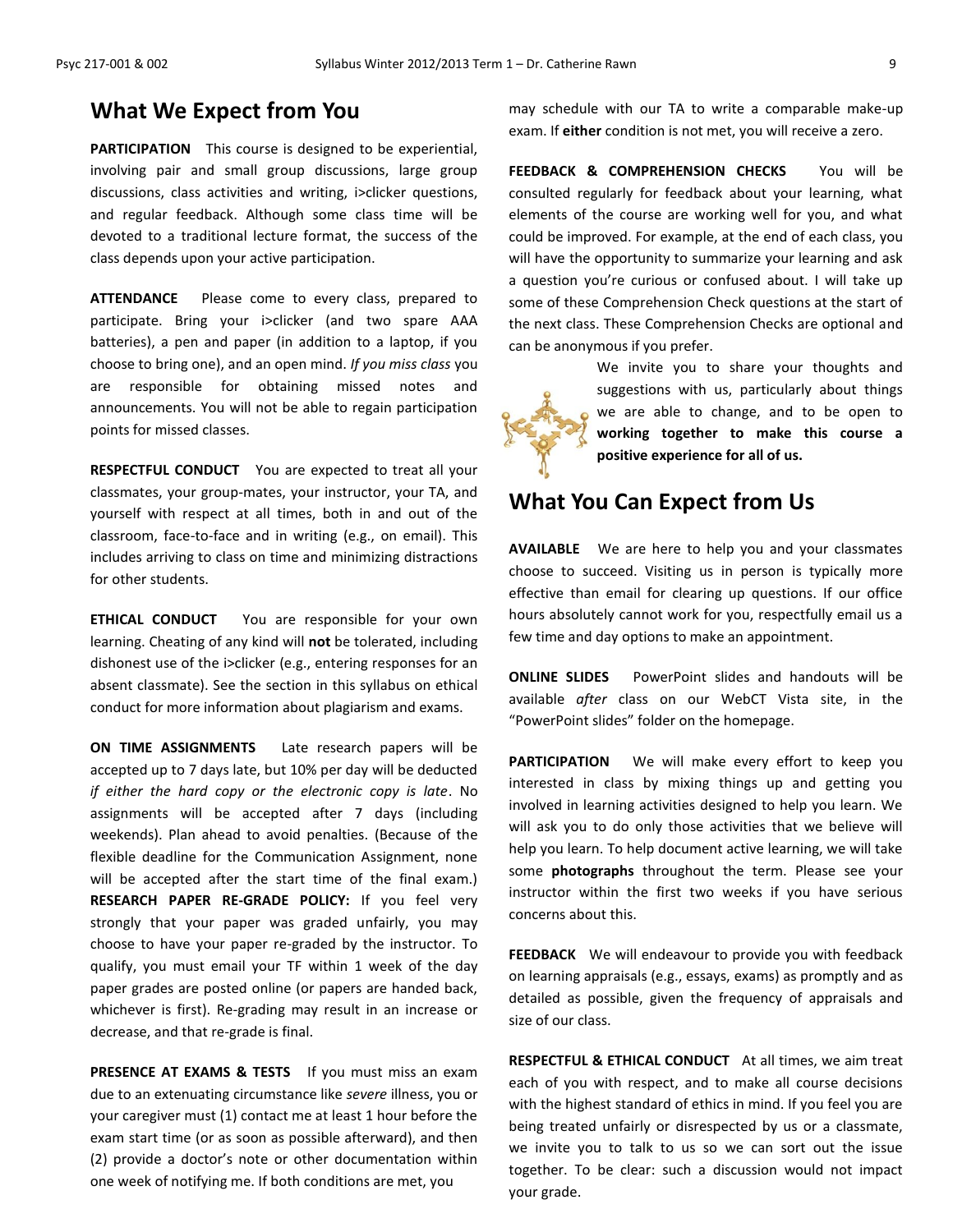# **Psychology Dept. Grading Policies**

*To meet department policy, the typical student demonstrating adequate performance on learning appraisals will earn around 67-71% in this course. Read on for details.*

In order to reduce grade inflation and maintain equity across multiple course sections, all psychology courses are required to comply with departmental norms regarding grade distributions. According to departmental norms, the mean grade in a 300-level class is 70 for a good class, 68 for an average class, and 66 for a weak class, with a standard deviation of 13). The corresponding figures for 100- and 200-level Psychology courses are 67, 65, and 63, with a standard deviation of 14. *Psyc 217 is the one exception to this. Our mean may slightly exceed this value (up to 71%, same standard deviation).* **Scaling** may be used in order to comply with these norms; grades may be scaled up or down as necessary by the professor or department. Grades are not official until they appear on a student's academic record. You will receive both a percent and a letter grade for this course. At UBC, they convert according to the key below:

| A+ | 90-100% | C+ | 64-67% |
|----|---------|----|--------|
| А  | 85-89%  | C. | 60-63% |
| А- | 80-84%  | C- | 55-59% |
| B+ | 76-79%  | D  | 50-54% |
| в  | 72-75%  | F  | 0-49%  |
| B- | 68-71%  |    |        |



# **Faculty of Arts Guidelines for Grading Criteria**

You are earning a degree at a highly reputable postsecondary institution. Therefore, criteria for success are high. The Faculty of Arts offers the following guidelines that broadly characterize the kind of work that is generally associated with the main grade ranges. These characteristics help to put the Psychology Department Grading Policies into context. Note that adequate performance is in the C range, which is the typical class average.

**A RANGE:** *EXCEPTIONAL PERFORMANCE.* Strong evidence of original thinking; good organization in written work; capacity to analyze (i.e., break ideas down) and to synthesize (i.e., bring different ideas together in a coherent way); superior grasp of subject matter with sound critical evaluations; evidence of extensive knowledge base.

**B RANGE:** *COMPETENT PERFORMANCE.* Evidence of grasp of subject matter; some evidence of critical capacity and analytic ability; reasonable understanding of relevant issues; evidence of familiarity with the literature.

**D-C RANGE:** *ADEQUATE PERFORMANCE*. Understanding of the subject matter; ability to develop solutions to simple problems in the material; acceptable but uninspired work; not seriously faulty but lacking style and vigour.

**F RANGE:** *INADEQUATE PERFORMANCE.* Little or no evidence of understanding of the subject matter; weakness in critical and analytical skills; limited or irrelevant use of the literature.

Consider these characteristics when making choices about the quality of work you submit in all learning appraisals, in this and any other course.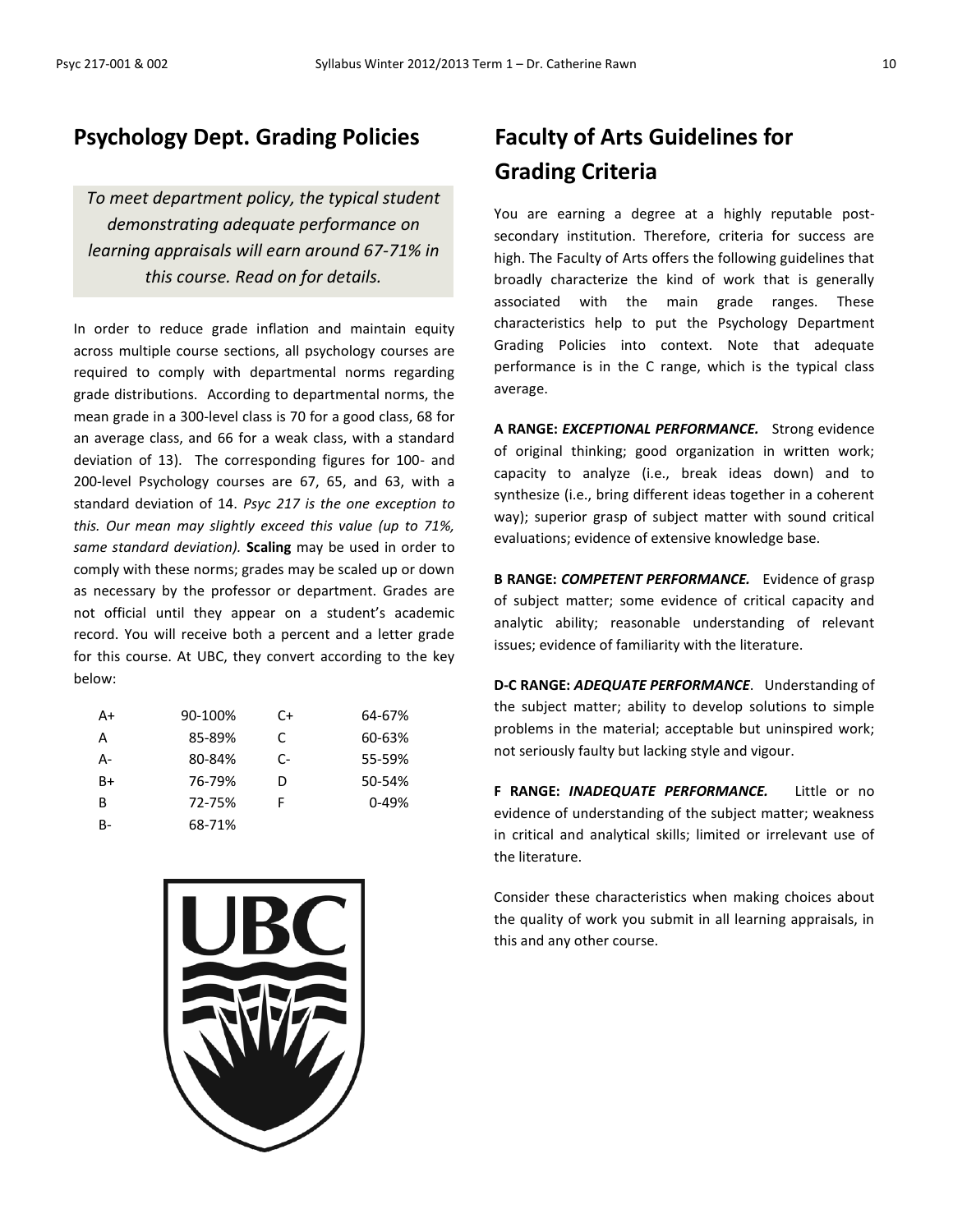# **Ethical Conduct: Practices and Policies**

**Don't Cheat. Don't Plagiarize. It's Not Worth It.** 

### **Read on For Key Definitions, Consequences, and How to Act Ethically**

Don't try it, don't do it. The consequences are more severe than you may think: you will fail the assignment or test, you may fail the course, you may be expelled from University, and unable to attend any other postsecondary institution in the future. Think about the longterm implications of that outcome in your life.

### **Psychology Department's Position on Academic Misconduct**

Cheating, plagiarism, and other forms of academic misconduct are very serious concerns of the University, and the Department of Psychology has taken steps to alleviate them. In the first place, the Department has implemented software that can reliably detect cheating on multiple-choice exams by analyzing the patterns of students' responses. In addition, the Department subscribes to *TurnItIn* — a service designed to detect and deter plagiarism. All materials (term papers, lab reports, etc.) that students submit for grading will be compared to over 5 billion pages of content located on the Internet or in TurnItIn's own proprietary databases. The results of these comparisons are compiled into customized "Originality Reports" containing several, sensitive measures of plagiarism; instructors receive copies of these reports for every student in their classes.

During exams, the instructor and invigilators reserve the right to move students in their seating arrangement with no explanation provided.

In all cases of suspected academic misconduct, the parties involved will be pursued to the fullest extent dictated by the guidelines of the University. Strong evidence of cheating or plagiarism may result in a zero credit for the work in question. According to the University Act (section 61), the President of UBC has the right to impose harsher penalties including (but not limited to) a failing grade for the course, suspension from the University, cancellation of scholarships, or a notation added to a student's transcript. For details on pertinent University policies and procedures, please see Chapter 5 in the UBC Calendar [\(http://students.ubc.ca/calendar\)](http://students.ubc.ca/calendar).

### **Why is Academic Misconduct Treated So Harshly?**

Some people don't feel like cheating on a test or taking a sentence or two from someone else's paper without citing it is a big deal. Here's a bit of insight into why we care so much. In the academic community—a community of which you are now a part—**we deal in ideas**. That's our currency, our way of advancing knowledge.

By representing others' ideas in an honest way, we are (1) respecting the rules of this academic community, and (2) showcasing how our own novel ideas are distinct from but relate to their ideas. **Welcome to the academic community. You are expected to act honestly and ethically, just like the rest of us.**

### **Participating in the Academic Community Ethically**

What can you do to ensure you are acting ethically? First, recognize that all graded work in this course, unless otherwise specified, is to be **original work done independently by individuals. Groupwork is to be original work created collaboratively by the group.**

**VISIT** *STUDENT TO SCHOLAR RESEARCH AND WRITING TOOL* UBC Library and UBC Writing Centre offer an online guide to preventing unintentional plagiarism and organizing your volume writing. The Visit [http://www.library.ubc.ca/hss/instruction/sts/Whole\\_page.](http://www.library.ubc.ca/hss/instruction/sts/Whole_page.htm) [htm](http://www.library.ubc.ca/hss/instruction/sts/Whole_page.htm)

**USE THE LIBRARY'S RESOURCES**, including any of the indexes and databases listed under Indexes and Databases, Subject Resources, OneSearch or Metasearch on the Library's website at [http://www.library.ubc.ca.](http://www.library.ubc.ca/) (Not sure which index to use? Click HELP on the library homepage at www.library.ubc.ca or try Subject Resources.) When instructed to do so, you may use sources such as Google/Yahoo/MSN Search/etc. to find articles for assignments in this course, particularly Google Scholar.

**BE CAREFUL AND CRITICAL OF WHAT YOU READ AND CHOOSE TO CITE.** Reference all material using APA style; if you cannot find a proper reference, question whether that source is appropriate. **Do not** copy and paste text from other sources, even in a draft, as you might unintentionally misrepresent those words as your own in a later draft (which would still qualify as plagiarism).

*If you ever have any questions about what sources to use or how to cite them, please see your Instructor or Teaching Fellow before handing in your assignment.*